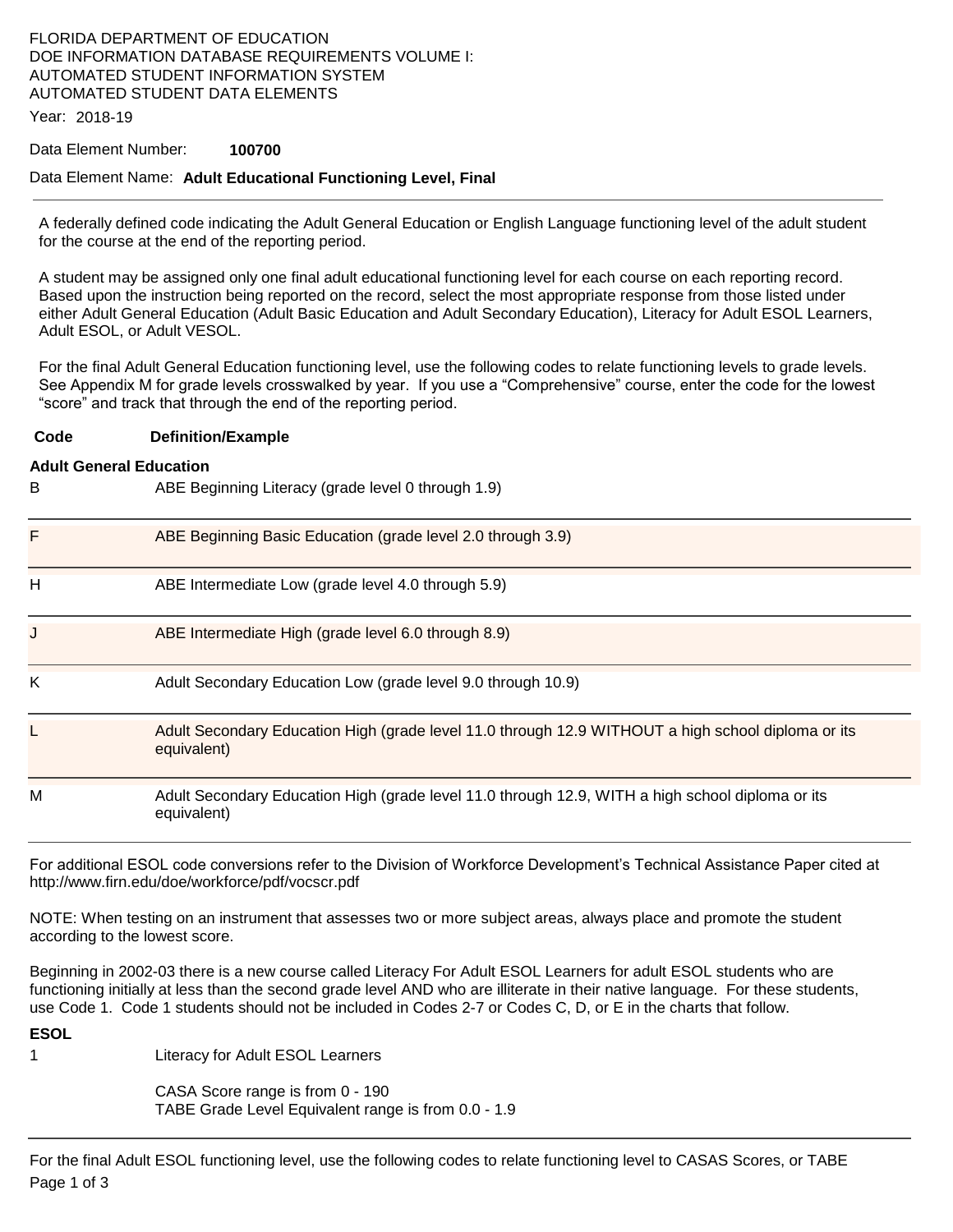# Data Element Name: **Adult Educational Functioning Level, Final**

| Grade Level Equivalents.                                                                                                                              |                                                                                            |  |
|-------------------------------------------------------------------------------------------------------------------------------------------------------|--------------------------------------------------------------------------------------------|--|
| <b>Final ESOL</b>                                                                                                                                     |                                                                                            |  |
| 2                                                                                                                                                     | <b>ESL Beginning Literacy/Foundation</b>                                                   |  |
|                                                                                                                                                       | CASA Score range is from 0 - 190                                                           |  |
|                                                                                                                                                       | TABE Grade Equivalent range is from 0.0 - 1.9                                              |  |
| 3                                                                                                                                                     | <b>ESL Beginning</b>                                                                       |  |
|                                                                                                                                                       | CASA Score range is from 191 - 200<br>TABE Grade Level Equivalents range is from 2.0 - 2.9 |  |
| 4                                                                                                                                                     | <b>ESL Intermediate Low</b>                                                                |  |
|                                                                                                                                                       | CASA Score range is from 201 - 210<br>TABE Grade Level Equivalent range is from 3.0 - 4.5  |  |
| 5                                                                                                                                                     | <b>ESL Intermediate High</b>                                                               |  |
|                                                                                                                                                       | CASA Score range is from 211 - 220<br>TABE Grade Level Equivalent range is from 4.6 - 5.9  |  |
| 6                                                                                                                                                     | <b>ESL Low Advanced</b>                                                                    |  |
|                                                                                                                                                       | CASA Score range is from 221 - 235<br>TABE Grade Level Equivalent range is from 6.0 - 7.4  |  |
| 7                                                                                                                                                     | <b>ESL High Advanced</b>                                                                   |  |
|                                                                                                                                                       | CASA Score range is from 236 - 245<br>TABE Grade Level Equivalent range is from 7.5 - 8.9  |  |
| For the final Adult VESOL functioning level, use the following codes to relate functioning level to CASAS Scores, or TABE<br>Grade Level Equivalents. |                                                                                            |  |
| <b>VESOL</b>                                                                                                                                          |                                                                                            |  |
| C                                                                                                                                                     | Beginning                                                                                  |  |
|                                                                                                                                                       | CASA Score range is from 181 - 200<br>TABE Grade Level Equivalent range is from 1.0 - 2.9  |  |
| D                                                                                                                                                     | Intermediate                                                                               |  |
|                                                                                                                                                       | CASA Score range is from 201 - 220<br>TABE Grade Level Equivalent range is from 3.0 - 5.9  |  |
| Ε                                                                                                                                                     | Advanced                                                                                   |  |
|                                                                                                                                                       | CASA Score range is from 221 - 245<br>TABE Grade Level Equivalent range is from 6.0 - 8.9  |  |
| Z                                                                                                                                                     | Not Applicable                                                                             |  |